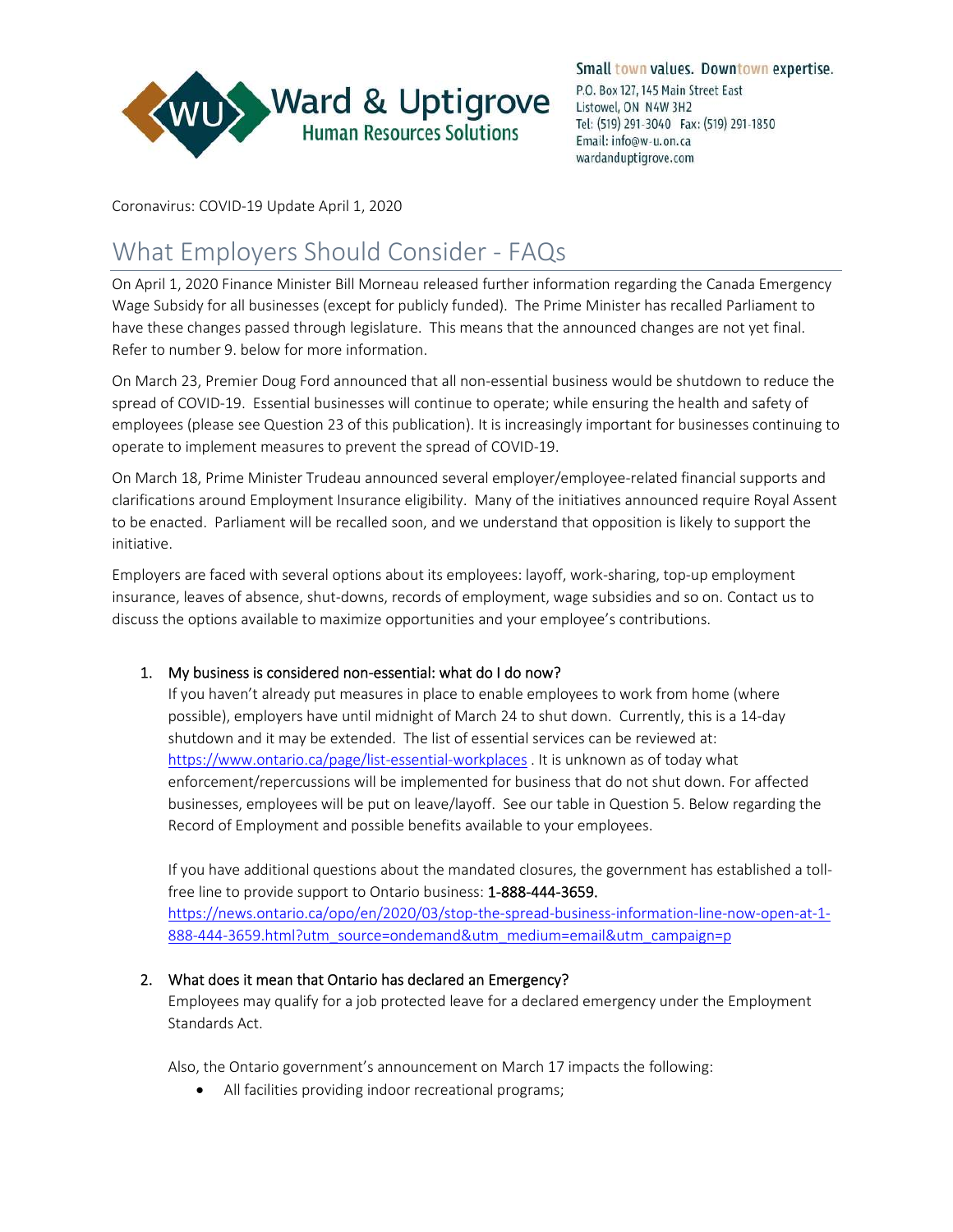

- All public libraries;
- All private schools as defined in the Education Act;
- All licensed child care centres;
- All bars and restaurants, except to the extent that such facilities provide takeout food and delivery;
- All theatres including those offering live performances of music, dance, and other art forms, as well as cinemas that show movies; and
- Concert venues.
- Further, all organized public events of over fifty people are also prohibited, including parades and events and communal services within places of worship.

Organizations and events listed above are ordered to close immediately. This order will remain in effect until March 31, 2020, at which point they will be reassessed and considered for extension, unless this order is terminated earlier.

## 3. Can I have an employee work during a government-imposed shut down?

Yes, all non-essential businesses must close, but employees can continue to work from home wherever possible.

# 4. Who can apply for EI Sickness benefits (COVID-19 Related)?

EI Benefits will be available to employees who:

- a. Are absent from work as a result of a need to quarantine on recommendation or requirement of Public Health\*
- b. One week waiting period waived for those absent from work due to illness, injury or quarantine related to COVID-19 starting March 11, 2020
- c. Records of Employment will be required/no medical note is required
- d. The link for this specific EI leave benefit is: https://www.canada.ca/en/employment-socialdevelopment/corporate/notices/coronavirus.html

\*Employees will be required to provide a declaration that they were quarantined 1) under law 2) ordered by a Public Health Official or 3) Recommended by a Public Health Official.

# 5. Will my employees qualify for EI benefits?

There are requirements for individual employees to be eligible for EI; in particular they must have accumulated the minimum insurable hours: https://www.canada.ca/en/services/benefits/ei/eiregular-benefit/eligibility.html.

We are unclear who will qualify for EI benefits or for the Emergency Support/Care Benefits; the following table provides our understanding today. \*Employers should be careful NOT to provide employees with guarantees as to their eligibility for EI or the recently announced Emergency Care/Support Benefits under CRA. Employees will need to individually apply for these benefits and the Employer has no control over their eligibility.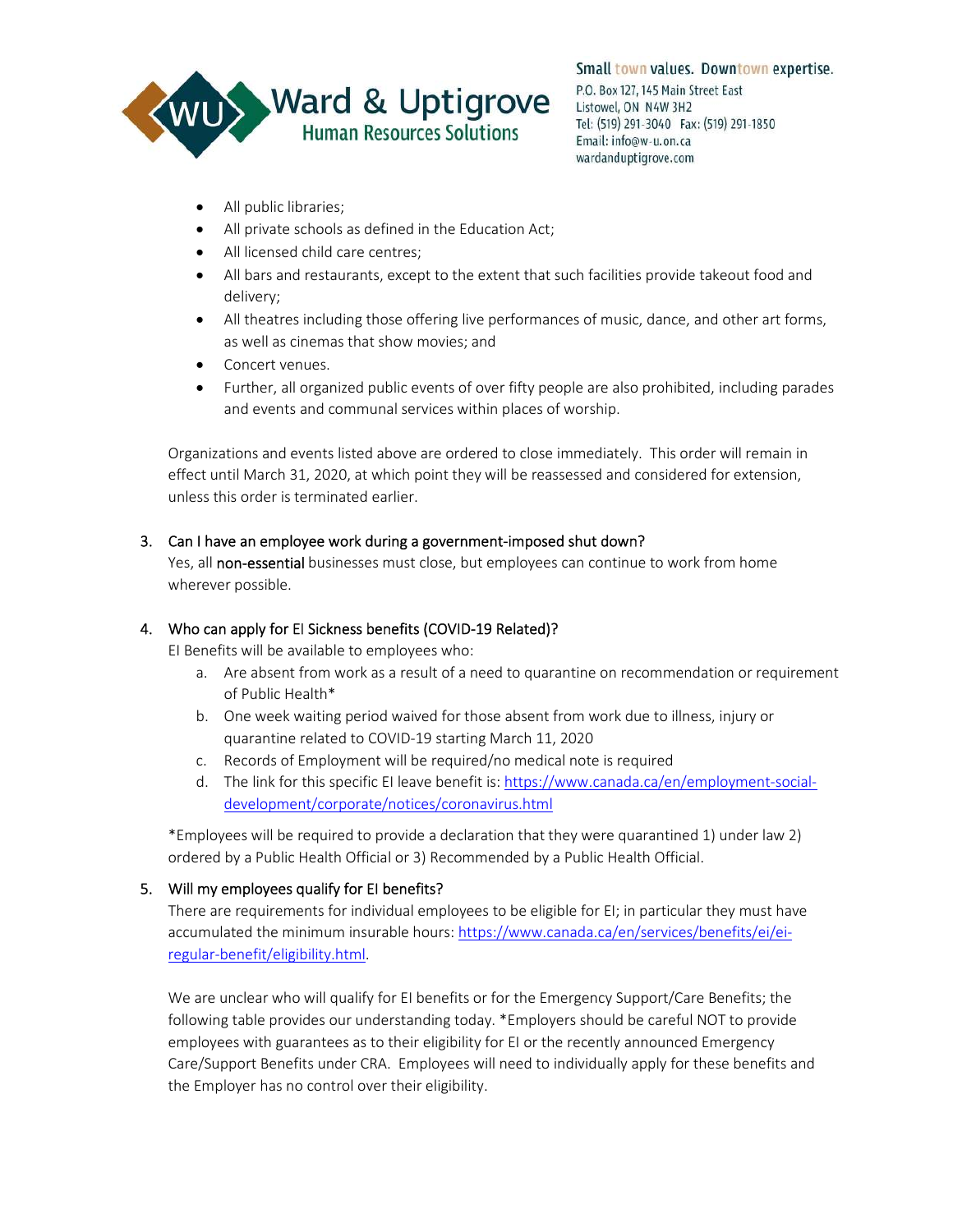

# *Types of Absences from Work Due to COVID-19*

| Absence                                   | Reason                                                                                                                                                                                                                   | <b>Government Benefit</b><br>*No guarantee of qualification                                                                                                                     | Record of<br><b>Employment Reason</b><br>Code |
|-------------------------------------------|--------------------------------------------------------------------------------------------------------------------------------------------------------------------------------------------------------------------------|---------------------------------------------------------------------------------------------------------------------------------------------------------------------------------|-----------------------------------------------|
| Temporary<br>Layoff                       | Due to slowdown in work/operations<br>related to COVID-19                                                                                                                                                                | Regular EI benefits, one-<br>$\bullet$<br>week waiting period<br>Canada Emergency<br>$\bullet$<br>Response Benefit (see<br>Question 7.)                                         | Reason Code A:<br>Shortage of Work            |
| Shut-down                                 | Due to Shut down: mandated by<br>Public Health or other governing<br>body                                                                                                                                                | Regular EI benefits, one-<br>$\bullet$<br>week waiting period<br>Canada Emergency<br>$\bullet$<br>Response Benefit (see<br>Question 7.)                                         | Reason Code A:<br>Shortage of Work            |
| Non-<br>Essential<br>Services<br>Shutdown | 14-day period starting March 25<br>initiated by the Ontario government<br>for all non-essential business                                                                                                                 | Regular EI benefits, one-<br>$\bullet$<br>week waiting period,<br>Canada Emergency<br>$\bullet$<br>Response Benefit (see<br>Question 7.)                                        | Reason Code A:<br>Shortage of Work            |
| COVID-19<br>Infection                     | Ordered to self-isolate/quarantine<br>by Public Health or other governing<br>body or to self-isolate due to illness<br>or possible exposure to COVID-19<br>(including return from travel out of<br>country including US) | El Sickness Benefits, one-<br>$\bullet$<br>week waiting period<br>waived only if Employee<br>calls Service Canada,<br>Canada Emergency<br>Response Benefit (See<br>Question 7.) | Reason Code D:<br>Illness/Injury              |
| Caring for<br>Family<br>members           | Due to closure of schools/daycares                                                                                                                                                                                       | Regular El Benefits<br>$\bullet$<br>Canada Emergency<br>$\bullet$<br>Response Benefit (See 7.)                                                                                  | Reason Code N:<br>Leave                       |
| Self-<br>Isolation                        | Not ordered by Public Health,<br>Employee opts to remove<br>themselves from the workplace.                                                                                                                               | Regular EI Benefits<br>$\bullet$<br>Canada Emergency<br>Response Benefit (see 7.)                                                                                               | Reason Code N:<br>Leave                       |

# 6. How can I top up my employees' Employment Insurance Benefits?

A supplementary unemployment benefit plan (SUBP) is a plan established by an employer or group of participating employers to top up employees' employment insurance (EI) benefits during a period of unemployment due to a temporary or indefinite layoff.

Service Canada has streamlined the registration process. SUBs will be considered Registered upon receipt by Service Canada. Once registered, employers can begin topping up employees on EI.

For more information, please visit the following link: https://www.canada.ca/en/employment-social-development/programs/ei/eilist/reports/supplemental-unemployment-benefit.html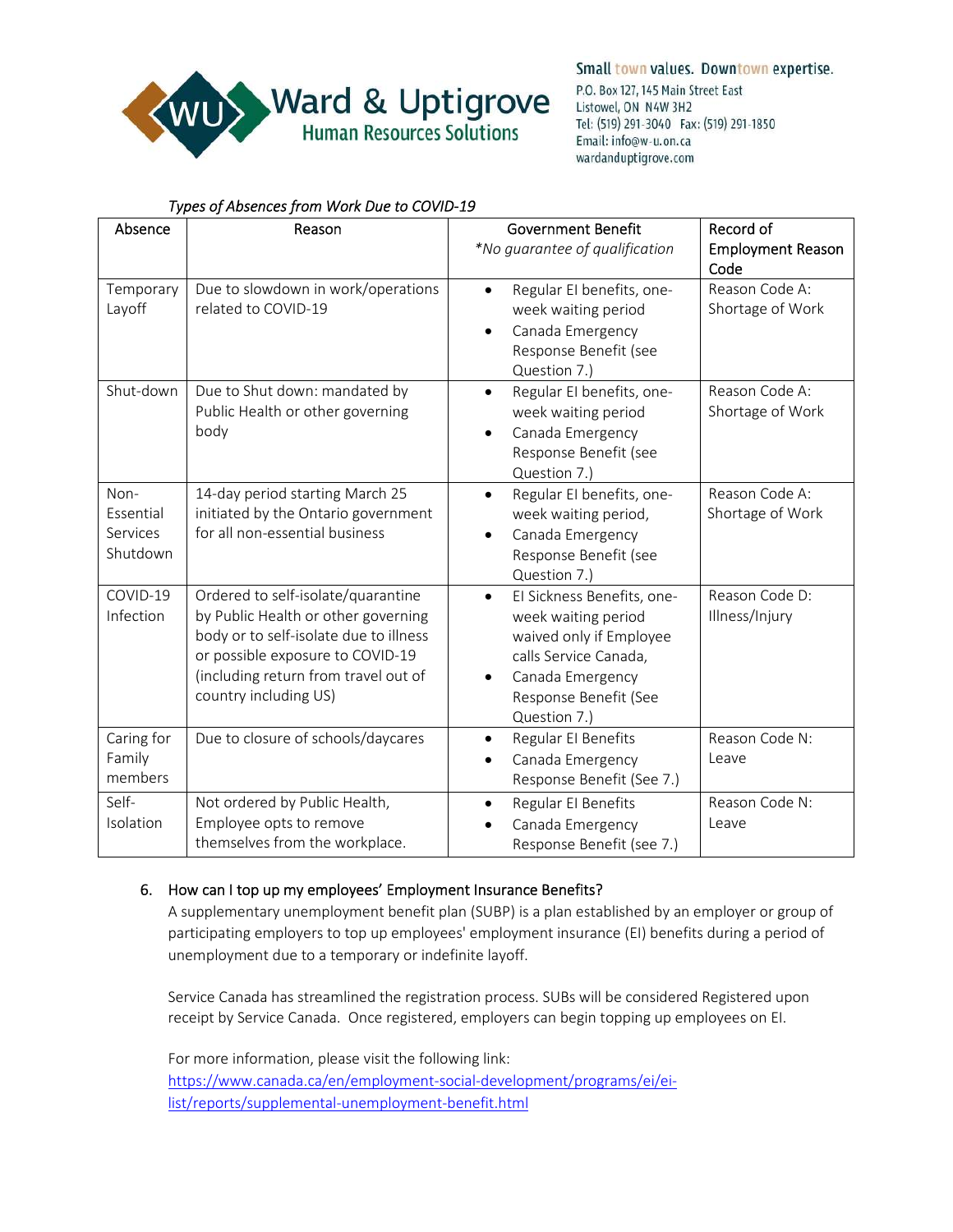

7. What if my employee/contractor won't qualify for EI Benefits because they have not accumulated insurable earnings? (i.e. Self-employed) and cannot work due to COVID-19?

As of March 25, Trudeau announced what were previously the Emergency Care and Emergency Support, will now be consolidated into the *Canada Emergency Response Benefit (CERB).* 

- Canadians who have already applied/been approved for EI benefits cannot apply for the CERB and will continue to receive EI benefits.
- For more immediate access to money, Canadians who have lost their source of income, regardless of whether they qualify for EI benefits can apply to the CERB and participate for up to 16 weeks.
- Canadians will be able to apply for EI benefits if they continue to be unemployed beyond the CERB's 16 weeks.

https://www.canada.ca/en/department-finance/news/2020/03/introduces-canada-emergencyresponse-benefit-to-help-workers-and-businesses.html

#### Canada Emergency Response Benefit (CERB)

To support workers and help businesses keep their employees, the government has proposed legislation to establish the Canada Emergency Response Benefit (CERB).

- This taxable benefit would provide \$2,000 a month for up to four months for workers who lose their income as a result of the COVID-19 pandemic.
- The CERB would be a simpler and more accessible combination of the previously announced Emergency Care Benefit and Emergency Support Benefit.
- The CERB would cover Canadians who have lost their job, are sick, quarantined, or taking care of someone who is sick with COVID-19, as well as working parents who must stay home without pay to care for children who are sick or at home because of school and daycare closures.
- The CERB would apply to wage earners, as well as contract workers and self-employed individuals who would not otherwise be eligible for Employment Insurance (EI) due to school closures and are unable to earn employment income.

Applications for the CERB will be available April 6th, 2020 and will require Canadians to attest that they meet the eligibility requirements. Payouts are expected 10 days after application.

\*The Government has set up a CERB website; though the application hasn't yet launched. For more information go to: https://www.canada.ca/en/services/benefits/ei/cerb-application.html

#### 8. What if my business slows down due to COVID-19? Can I lay my employees off?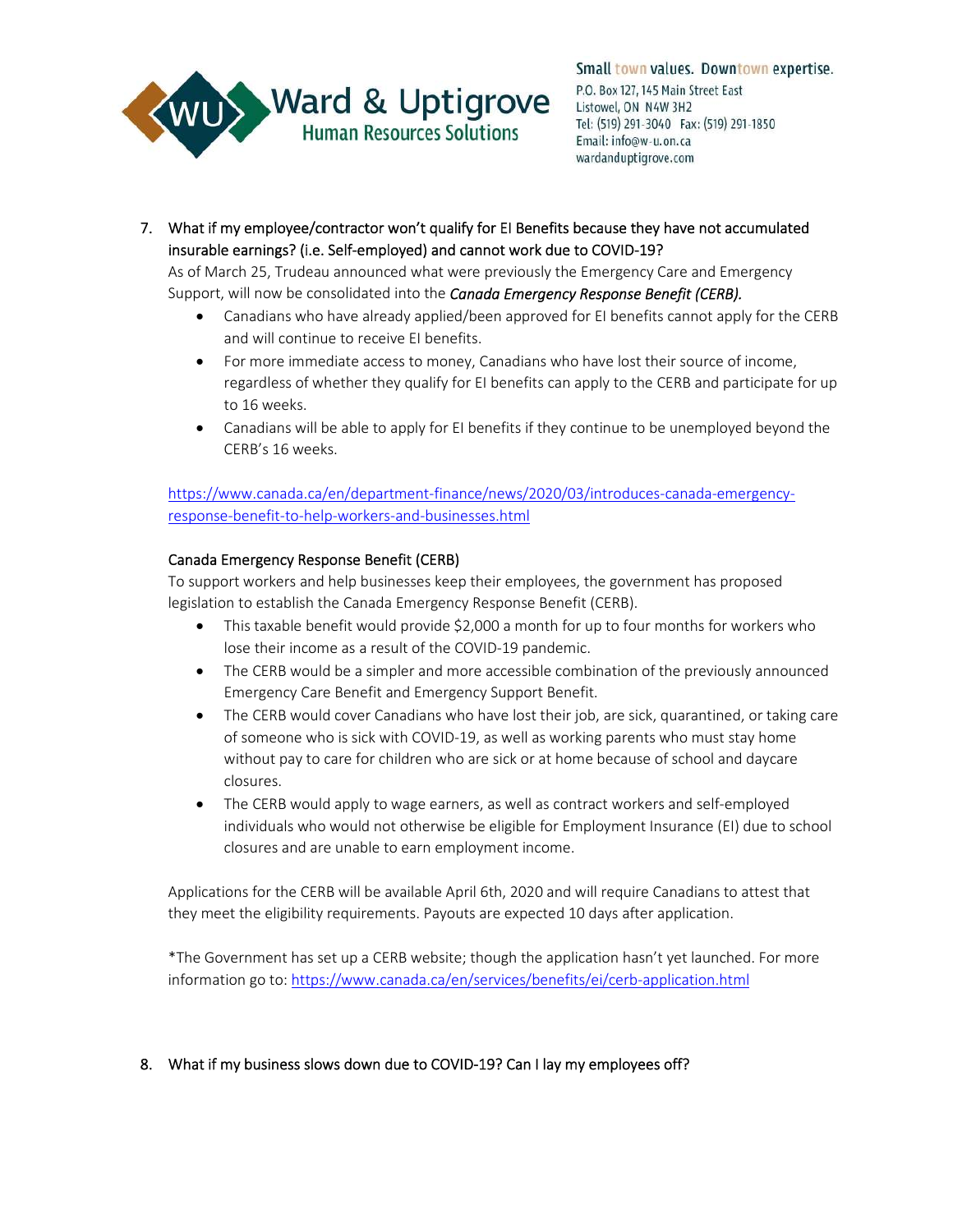

Small town values. Downtown expertise. P.O. Box 127, 145 Main Street East Listowel, ON N4W 3H2 Tel: (519) 291-3040 Fax: (519) 291-1850 Email: info@w-u.on.ca wardanduptigrove.com

*\* Consider offering your employees the option to take 2020 vacation before resorting to a layoff; in order to continue their regular pay for longer and to reduce vacations when business returns to normal.* 

The Employment Standards Act allows Employers to temporarily lay off employees for up to 13 weeks within 20 consecutive weeks.

While it is hoped that the government will intervene under these extreme circumstances, employers risk triggering common law termination of employment/termination costs where there are no written and signed employment agreements, allowing layoffs. Common law termination costs are significantly higher than the minimum termination requirements under the Employment Standards Act.

To mitigate these common law risks, we recommend that employers find ways to keep employees "whole" for as long as possible before resorting to layoff; maintaining normal pay and benefits and minimizing impact on employees. Some employers may be able to pay out 2020 vacation, sick days or bonuses early. Employers may be able to keep employees working with the Canada Emergency Wage Subsidy or the Federal Work Share program (see # 9 and #10 respectively).

Employers may wish to consider seeking written lay off agreements with their employees before proceeding with layoffs. Call us to discuss your risks and how best to establish these agreements.

# 9. Is there any support to businesses who are trying not to lay off their people?

On April 1, the Federal Government announced the Canada Emergency Wage Subsidy. The goal of this subsidy is to keep employees working. Businesses, except for public sector entities, that show gross revenue decreased by at least 30% in comparison with the same period in 2019 will be eligible.

Benefit: 75% wage subsidy on first \$58,700 a worker earned with a maximum amount of \$847 per week for a 12-week period from March 15, 2020 to June 6, 2020.

- Businesses must attest that they are doing everything they can to cover the remaining 25% of the worker's salary.
- The Wage Subsidy will be available for March, April and May.
- Employers will have to reapply each month.
- Application will be through a CRA online portal

Organizations that do not qualify for the Canada Emergency Wage Subsidy may continue to qualify for the previously announced Temporary Business Wage Subsidy of 10% from March 18 to before June 20, up to a maximum subsidy of \$1,375 per employee and \$25,000 per employer.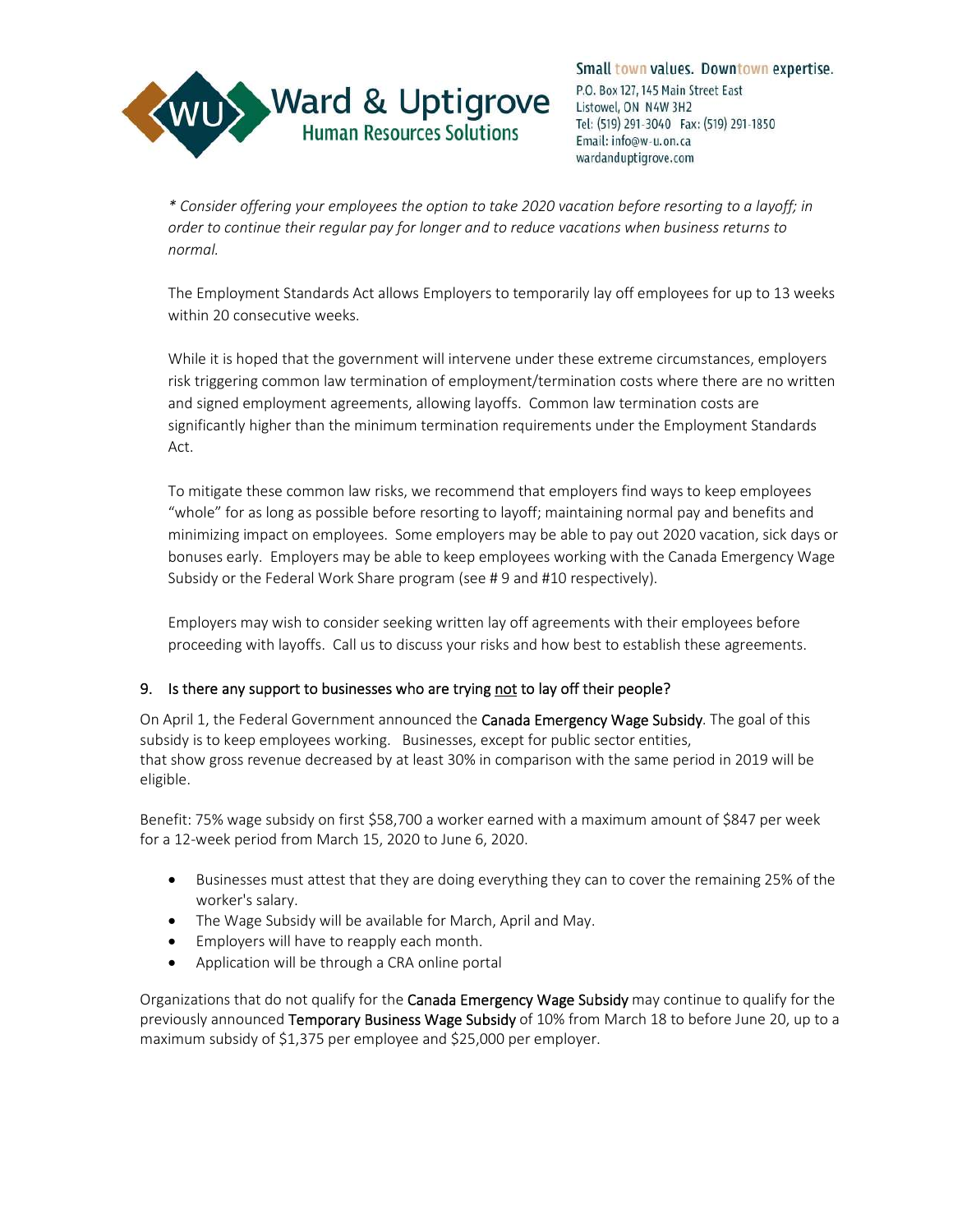

## Temporary Business Wage Subsidy

Eligible businesses must employ at least one person, be registered for payroll March 18 or before with CRA, have payroll remittance and be one of the following business types:

- 1. Canadian-controlled private corporations (CPCC) with taxable capital employed in Canada for the preceding taxation year of less than \$15 million
- 2. An individual (other than a trust)
- 3. A partnership compromised of members who are described in 1, 2 or 5.
- 4. Non-profit organizations
- 5. Registered charities.

## 10. What is the Work Share Program, and can my business apply?

Work-Sharing is an adjustment program designed to help employers and employees avoid layoffs when there is a temporary reduction in the normal level of business activity that is beyond the control of the employer.

The employer and the employees (and the union, if applicable) must agree to participate in a Work-Sharing agreement and must apply together. Service Canada has announced that applications will be significantly streamlined. Employers facing a longer-term (beyond a year) recovery should consider applying for the Work Share Program. For latest news: https://www.canada.ca/en/employmentsocial-development/corporate/notices/coronavirus.html#h4.07

Employers should consider the longer-term implications of the COVID-19 virus and continued requirements for social distancing on the workplace. Employers may want to proactively apply for the Work Share program as a means of having fewer people in the workplace, yet continuing operations into the next year and a half.

#### 11. What other relief is available to me as an employer due to COVID-19?

The WSIB has initiated a plan to help businesses by deferring premium reporting and payments until August  $31<sup>st</sup>$ , 2020. All businesses that have active accounts are automatically eligible, including Schedule 1 and Schedule 2 employers; there is no application required. No interest or penalties will be charged during this deferral period. For more information visit the WSIB website: https://www.wsib.ca/en/financialrelief

# 12. Can you tell an employee not to come to work without evidence that they are a risk to the organization?

Yes, you can send an employee home if you believe an employee's presence at work poses a risk to the health and safety of others. Depending on the circumstances, you may be obligated to pay the employee for their time away from work. If you offer paid sick time, apply any available paid sick time to this type of absence.

#### 13. Can an employee opt not to come to work due to COVID-19?

Employers should be respectful of an employee's request for time off and to understand their reasons for the request. Reasonable requests should be considered. Also refer to the guidelines for an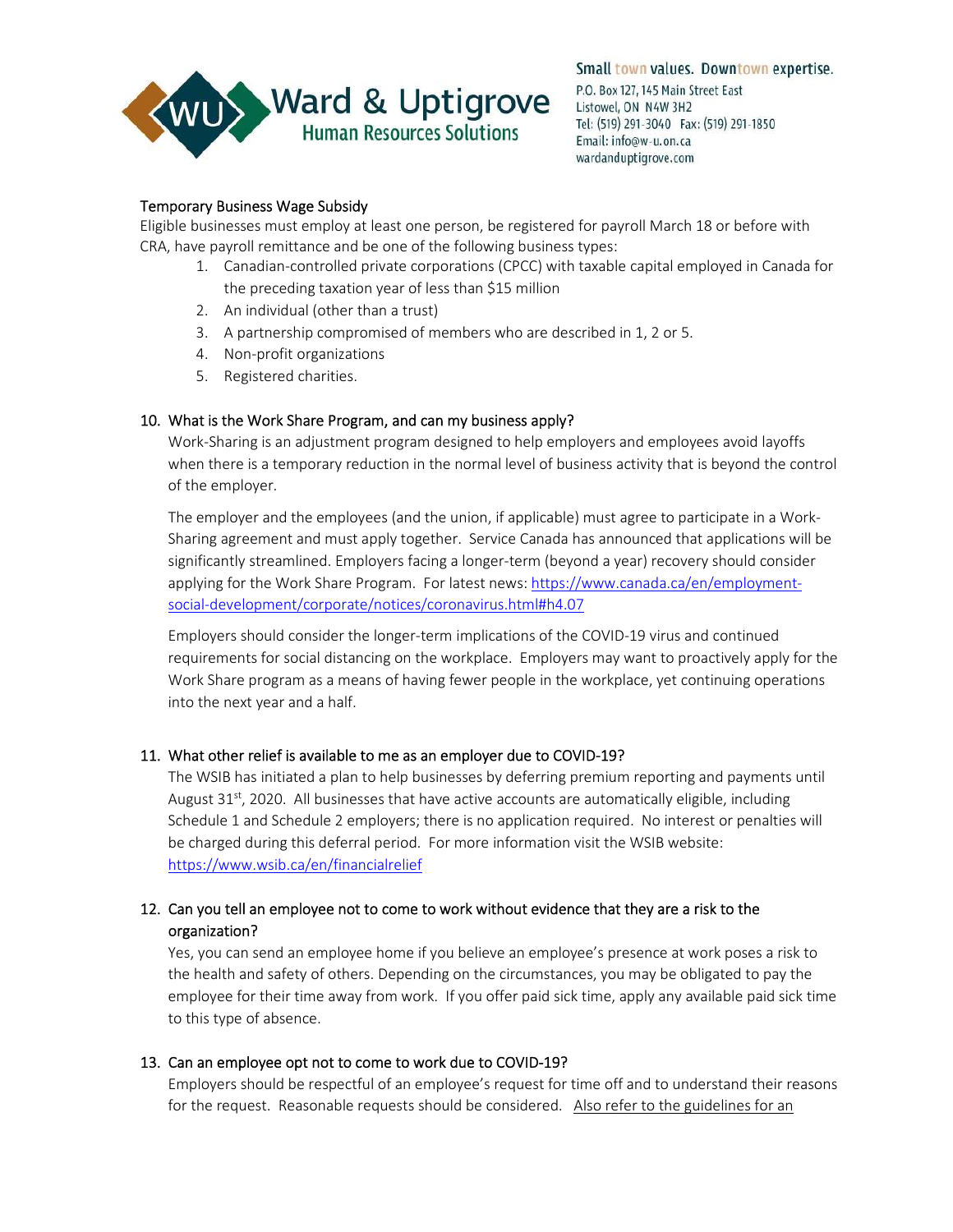

unpaid Job Protected Leave under the *Employment Standards Act* in 16. If an employee exercises their right to leave under the ESA, employers must allow them the leave and return them to work. If an employee has been advised by Public Health to self-isolate or quarantine themselves, they are legally obligated to follow these orders. Employers may not ask for a doctor note for absences related to COVID-19.

## 14. Do I have to give employees time off to care for family members who are sick with COVID-19?

Yes, upcoming changes to the Employment Standards Act will protect the jobs of employees who must take time off work to due to COVID-19, including caring for family members due to illness and school closures. Again, please refer the number 16. below.

## 15. Do I have to pay an employee who is absent due to COVID-19 (sick or quarantined?)

Employers are not obligated to pay employees who are absent due to COVID-19; however, does your business offer: paid sick or personal time off work or short-term disability benefits? If so, your policy may enable employees to use paid time off. Check with your short-term disability provider to better understand how employees may qualify for benefits due to absence related to COVID-19.

## 16. What can I ask an employee around their absence due to COVID-19?

The Human Rights Code prohibits Employers from discriminating against employees on the basis of a disability or family status (including pregnancy). Employers need to ask questions to better understand how the employee's ability to work their usual job and hours of work are affected; but we discourage any discussion of the employee's diagnosis or exact nature of illness. Also, employers may not ask for evidence from employees who notify them of a leave due to COVID-19, see 16. below.

# 17. Can I terminate an employee who is asking for time off due to COVID-19?

No, employers cannot terminate employees who miss work due to COVID-19. The Province of Ontario has announced (March 16<sup>th</sup>) that they will make amendments to the Employment Standards Act providing Job Protection for Employees who must miss work due to COVID-19 either due to being ill, required to self-isolate or stay home to watch their children as a result of school closures. Employers risk having employees reinstated if they terminate an employee who misses time off due to COVID-19.

#### 18. Do I have to return an employee to work who has taken a leave of absence due to COVID-19?

On March 19, the Ontario Employment Standards Act changes for job protected leave received Royal Assent. The *Employment Standards Act* will be changed (retroactive to January 2020) to include a Job-Protected Leave of Absence related to COVID-19; we advise all Employers to treat returning employees similar to that of maternity leaves; where the employee is entitled to return to the same/similar job/pay and seniority and benefits entitlements continue to accrue during the leave.

Employees must notify their employer as soon as possible if they need to take this leave. No evidence is required at this time.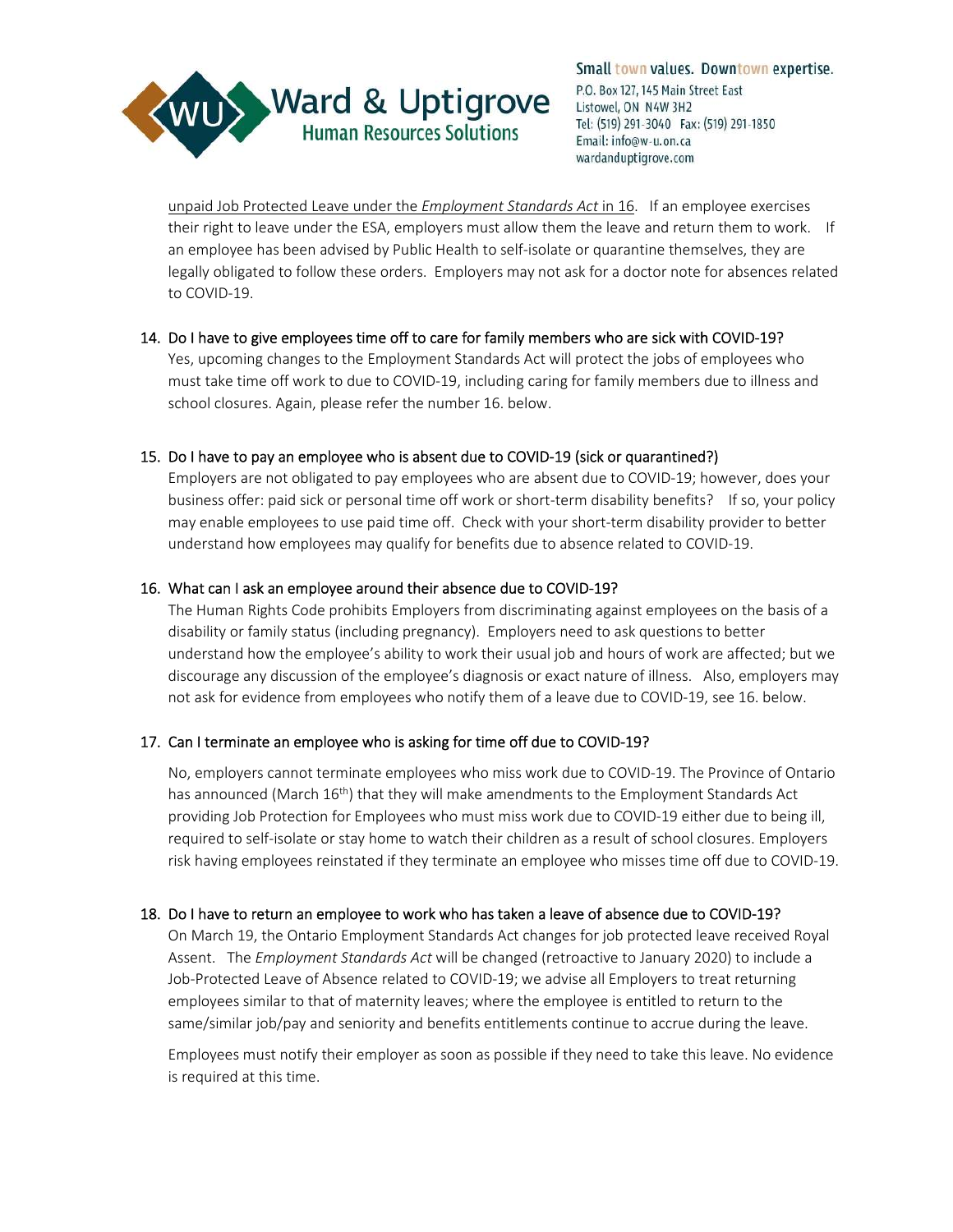

This unpaid leave is for employees who are not able to work because they are:

- a) Being treated or tested for COVID-19
- b) Following an order from public health
- c) Following an order under the Health Protection and Promotion Act
- d) In isolation or quarantine
- e) Directed not to work by their employer
- f) Caring for a person due to COVID19, including school or day care closure

## 19. Can I treat certain employees differently due to COVID-19?

The Ontario Human Rights Code prohibits discrimination against employees for several grounds, including disability, family status, race, colour, creed, religion and so on. Employers should be careful to ensure treatment of employees is not punitive due to the COVID-19 virus. Employers should ensure all employees are treated with respect and dignity.

Visit this link for the OHRC's latest statement: http://ohrc.on.ca/en/news\_centre/ohrc-policy-statement-covid-19-pandemic

## 20. What obligations do I have around protecting my employees from COVID-19?

The Occupational Health and Safety Act governs most employers in Ontario and does require employers to put measures in place to protect the health and safety of their employees. This may include Personal Protective Equipment and policies and procedures to prevent the spread of COVID-19.

#### 21. What are the Policies I should review, update and communicate with my staff?

- a. Sick Leave/Paid Time Off (identifies paid and/or unpaid absence from work due to illness)
- b. Return to Work (helps you return employees in a healthy and safe manner)
- c. Work Refusals (Right to refuse unsafe work under the Occupational Health and Safety Act)
- d. Travel for Work (Provide guidelines to ensure safe travel for work)
- e. Work from Home (Ability for your employees to work from home as appropriate)
- f. Layoffs/Reduction of Business (What to do if you experience a slowdown in business)
- g. Accommodation
- h. Bereavement
- i. Personal Protective Equipment
- j. Hygiene Procedure
- k. Evacuation Plan
- l. Employee Assistance Programs as an additional resource for employees

# 22. Should I have new employees starting during the COVID-19 declared Emergency?

Employers and candidates should consider the following factors/risks in determining an appropriate start date: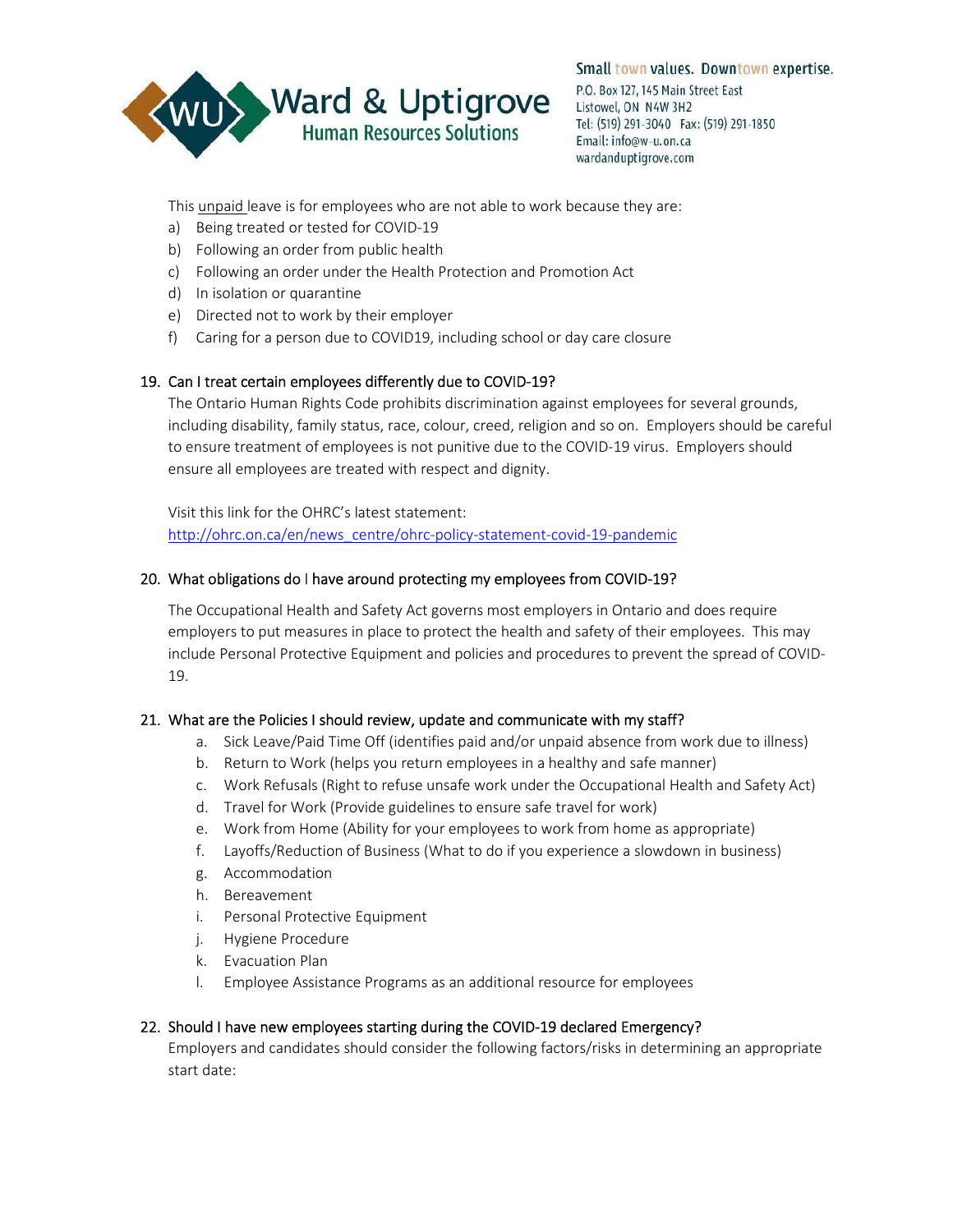

- 1. Seek agreement with the candidate regarding a delayed or unspecified start date.
- 2. Set a date to follow up (March 31) and keep communication open.
- 3. Allow them to give working notice of resignation to their current employer once you have established a start date.
- 4. Consider that the impact of COVID-19 could continue for months
- 5. Consider the risk of losing the candidate requiring recruitment efforts to begin again
- 6. Be clear about expectations if the candidate gets sick/quarantined once they have given notice to their current employer.
- 7. Keep an eye on continuing new developments

## 23. How do I complete ROE's for employees on leave/layoff?

Please visit the following link for full instruction on completing a Record of Employment (ROE).

https://www.canada.ca/en/employment-social-development/programs/ei/ei-list/reports/roeguide.html

## 24. What if one of my employees refuses to work because of COVID-19?

Workers do have the legal right to refuse work that they genuinely believe poses a threat to their health and safety. This right includes the condition of the workplace, equipment, violence, or contravention of the act that poses serious and imminent danger. (note there are limited rights to refuse for essential service workers and some industry sectors such as law enforcement, health care, first responders, and education).

If a worker refuses unsafe work, the employer must follow the procedure as described in the Occupational Health and Safety Act: https://www.ontario.ca/document/guide-occupational-health-and-safety-act/partv-right-refuse-or-stop-work-where-health-and-safety-danger

The approach to the investigation of the refusal may need to be modified due to current situations of social distancing and isolation. Your worker health and safety representatives may not be available, the Ministry of Labour officials may not be attending workplaces in person, etc.

Ideally, in this case, the investigation will include reliable scientific information about COVID-19, and the risk of exposure to the worker. A risk assessment should be completed that includes the probability of exposure including the frequency, and any controls you have in place for prevention.

Consider the following factors (this list is not exhaustive):

- Does the worker, or a family member, have a compromised immune system or underlying health condition that could make exposure have more serious consequences?
- Is the worker's age a factor? Are they part of a more vulnerable demographic?
- Is it essential for the worker to have face to face contact with the public?
- Can you reasonably suspend some operations?
- Can you provide adequate PPE?
	- o This may or may not be a viable solution based on the recommendations of health officials and infection prevention protocols